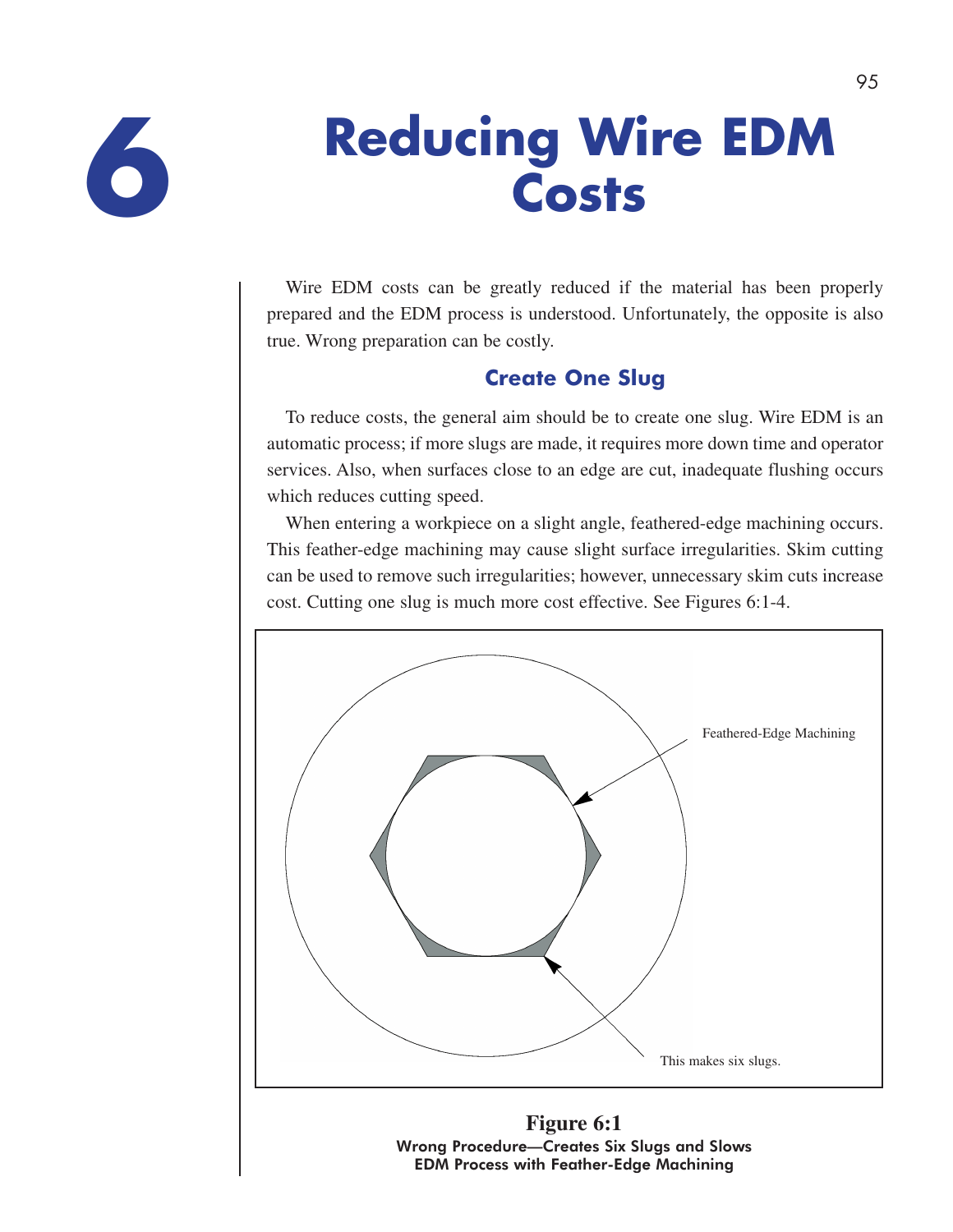



Right Procedure—Creating One Slug: Produces More Efficient Machining



**Figure 6:3**  Wrong Procedure—Creates Five Slugs Five starting Cuts Must be Made Plus Five Slugs



**Figure 6:4**  Right Procedure—Creates One Slug Leaving Extra Material Allows for One Slug to be Cut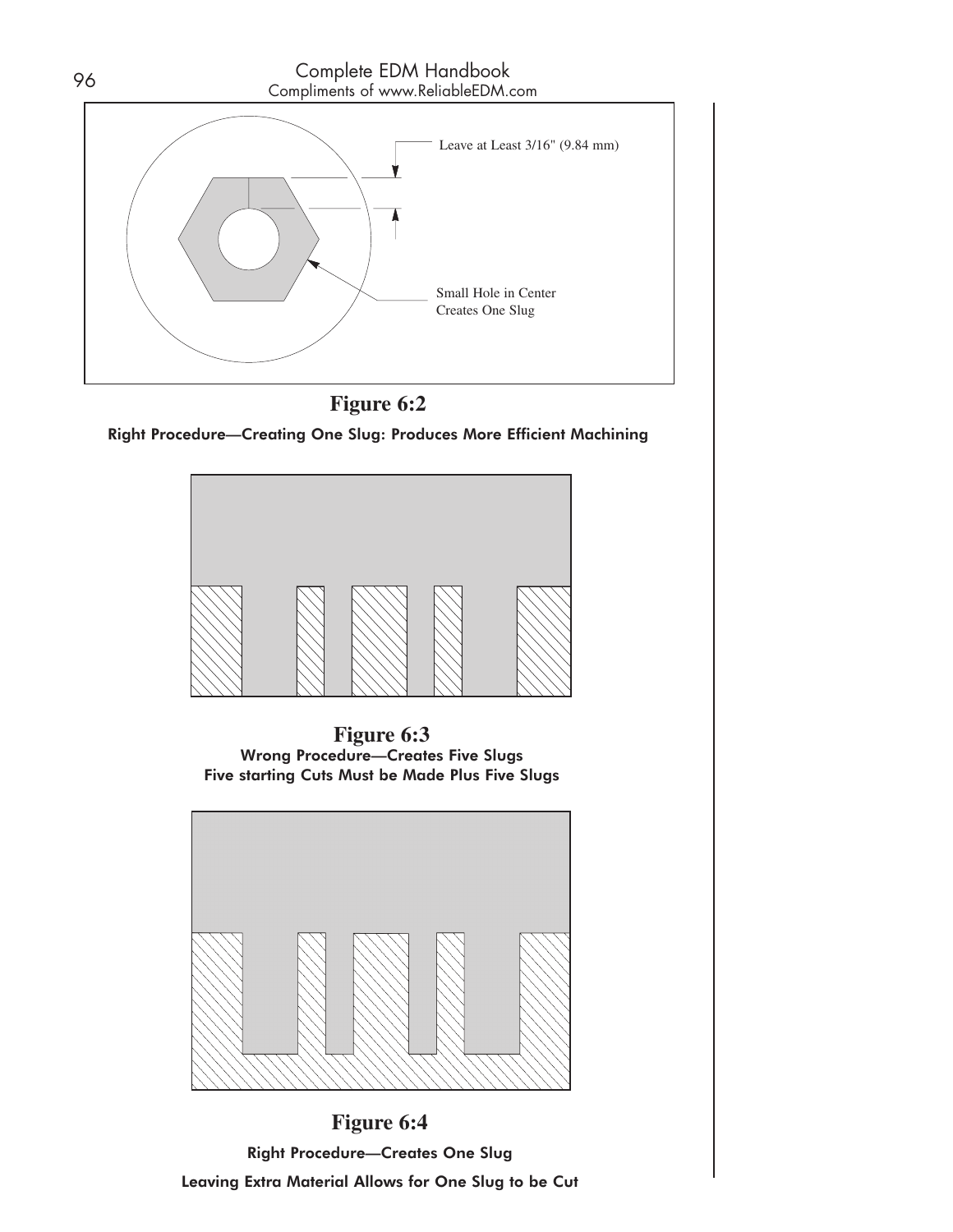# **Keeping Flush Nozzles on the Workpiece**

The most efficient method for wire EDMing is placing both top and bottom flush nozzles on the workpiece, as shown in Figure 6:5. This placement allows for maximum flushing pressure to remove the eroded chips.



# **Figure 6:5**  Most Efficient Cutting Occurs when Both Flush Nozzles Rest On Part

If possible, nozzles that are not on the workpiece should be avoided because it is less efficient because of less water pressure in the cut. See Figure 6:6.



### **Figure 6:6**

### Cutting with Nozzles Not On Workpiece Is Possible, but Is Inefficient

For many applications, however, there is no alternative but to have nozzles off the workpiece. At our company, Reliable EDM, we cut many jobs with nozzles off the workpiece, including tall parts. See Figure 6:7.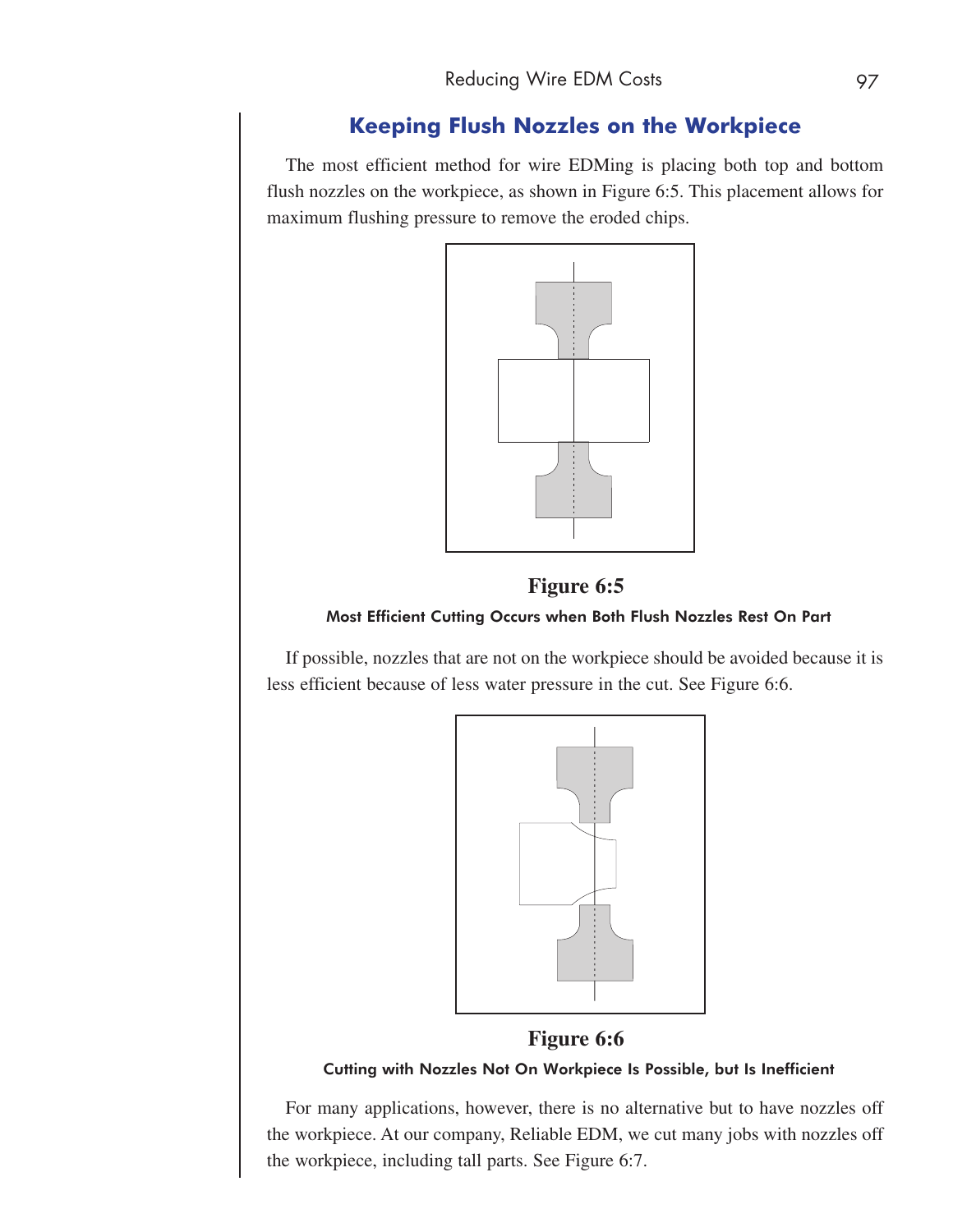



# **Machining After Wire EDM**

To avoid cutting with nozzles off the workpiece, it is sometimes more economical to do machining after, rather than before the EDM process. This is particularly true with shallow recesses, as in Figure 6:8.



# **Figure 6:8**

 Machine the Workpiece After Wire EDMing Since Recess is Shallow, More Efficient EDMing Would be to Machine Part after EDM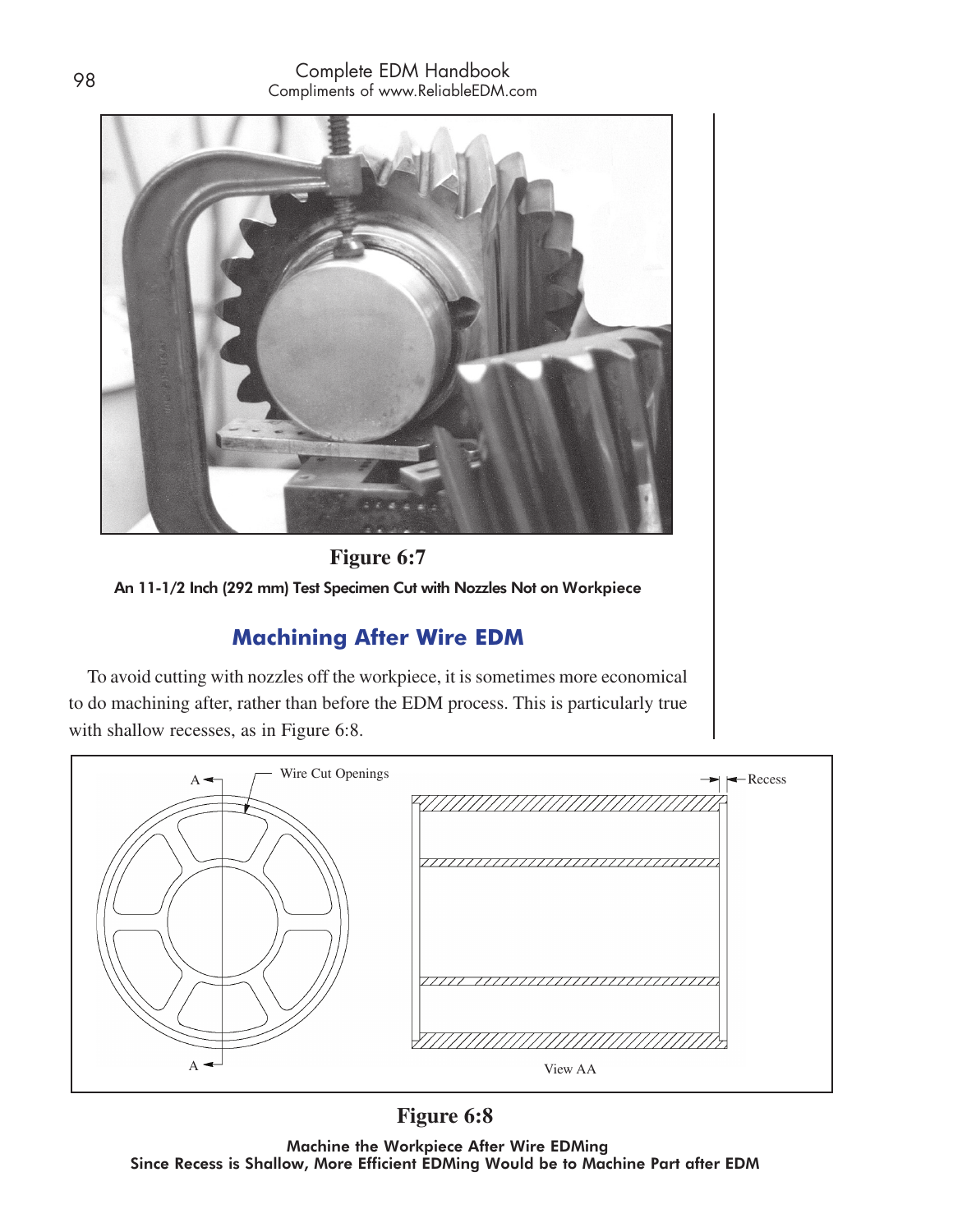Often, parts are stacked to reduce costs. When parts have intricate dimensions, stacking may be difficult if parts have been previously machined, as shown in Figure 6:9.



**Figure 6:9** 

Holes should be put in after EDMing. Making one piece presents no problem; however, parts like these are stacked. If holes are premachined, it is difficult to line up the holes when cutting large stacks.

If parts can be stacked, it is preferred that holes be put in after the part has been EDMed. Putting holes in first can cause alignment difficulties when the parts are set up in a fixture, as in Figure 6:10.





Parts like these are often stacked in a "V" block. Higher machining costs occur because tapped holes cause alignment difficulties.

# **Cutting Multiple Plates and Sheet Metal Parts**

Stacked sheet metal can be held with fixtures without the need for welding. However, when multiple parts from one stack and starter holes are required, the stack can be bolted with flat head screws or welded on its sides. The stack should be flat, and the EDM job shop should be consulted for the ideal stack thickness.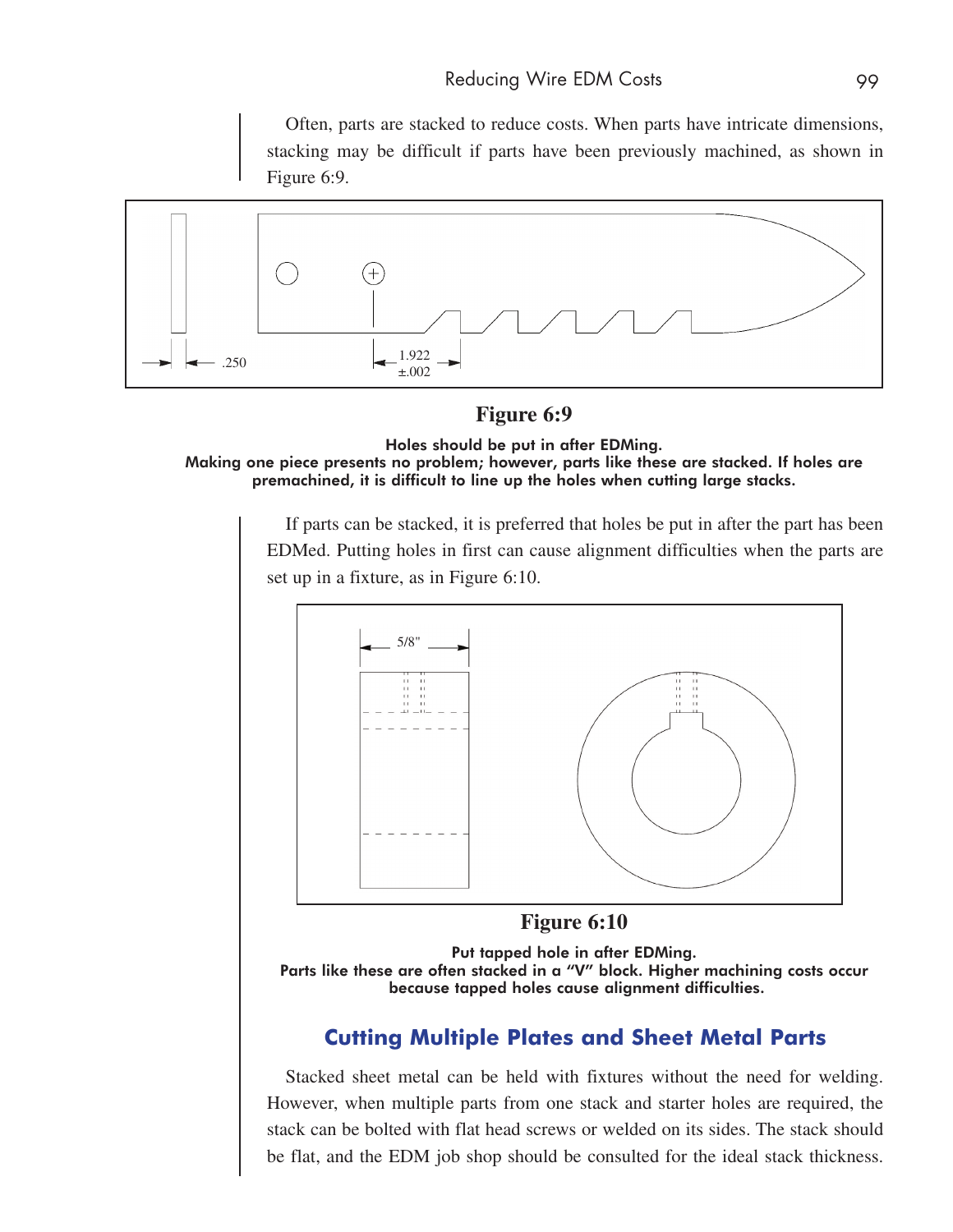### <sup>100</sup> Complete EDM Handbook Compliments of www.ReliableEDM.com

Accuracy, efficiency, and machine capabilities determine the height for stacked parts.

Wire EDM will cut through light rust; however, heavy rust and scale must be removed. Many times, plates are warped. The plates should be clamped tightly together before welding. At least 1/2" (13 mm) should be left on the sides for welding and clamping the part. See Figure 6:11 for proper stacking.



### **Figure 6:11**

### Stacks Welded or Bolted

At least 1/2" (13 mm) should be left for clamping and a frame to support part while cutting. Caution: If parts are welded or bolted, both sides of plates must be clean and free from heavy scale, tape, paper, or any other non-conductive materials.

If sheets or plates are badly warped, each stack should be divided in half and the belly should hit the center. The ends are then clamped together and welded. The aim should be to produce a flat surface. The weld should be removed from the top and bottom of the stack so flush ports do not hit the weld.

When putting stacks together, all sheets must be clean—marker paint, (not magic marker), scale, tape, or paper between the sheets must be removed. Wire EDM cuts by spark erosion; it cannot cut through non-conductive materials.

### **Production Lots**

Wire EDM is an excellent machining method for production work. Fixtures are often used to hold the multiple parts. It is important that production lots are machined the same in the area where they will be located. Parts also need to be machined square. See Figure 6:12.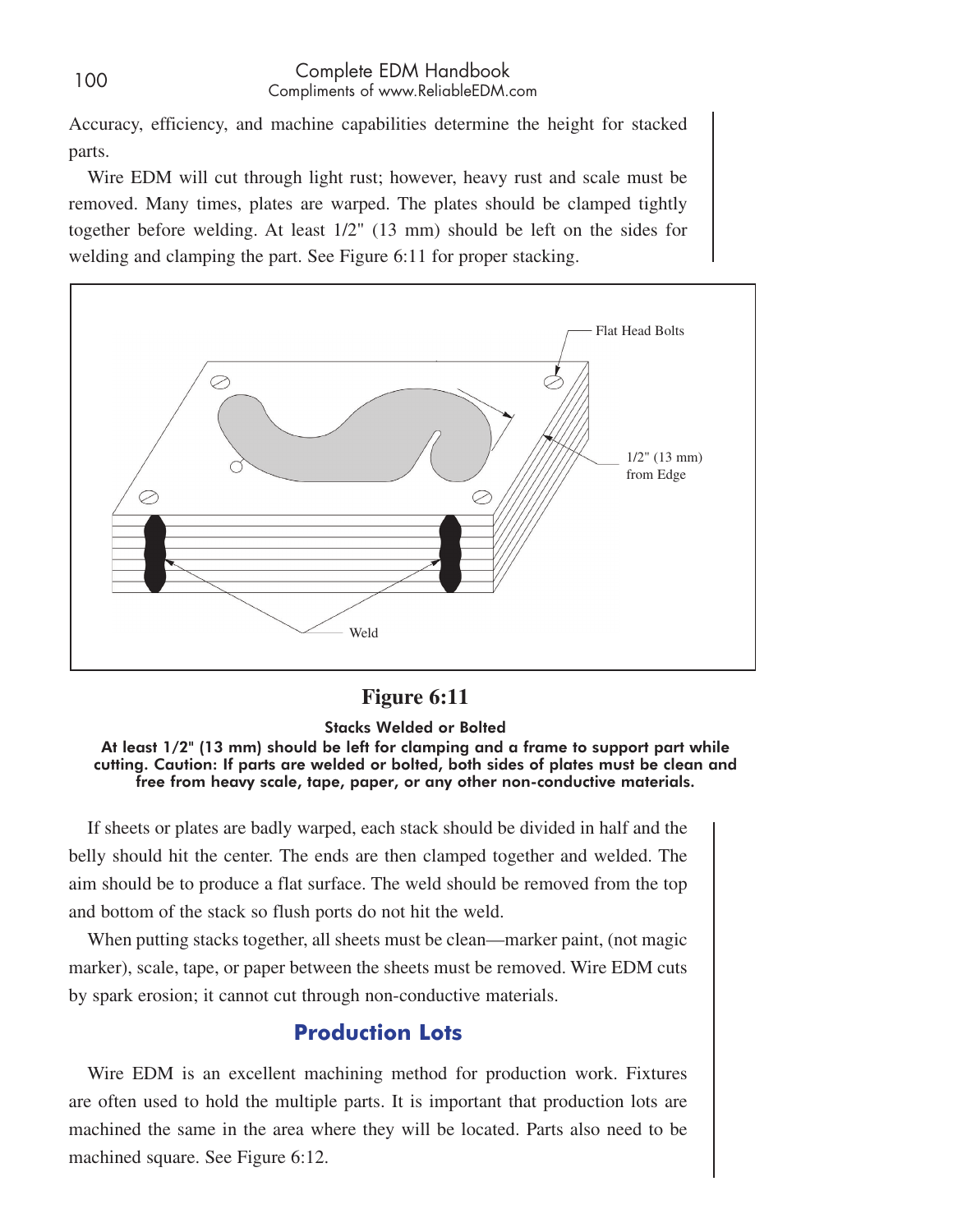



Production EDMing—When Machining Parts, Consider for Stacking to Reduce Costs

### **Stipulating Wire Sizes**

Some machines can cut with .0008" (.020 mm) wire. One wire EDM job was done on a .015" (.38 mm) diameter air turbine rotor. It had 13 slots cut with .00039" (.01 mm) wire. This was done on a specialized wire EDM machine.

The difficulty with cutting with thin wires is that it machines much slower because less energy can be applied to the wire. Also, thin wires break much more easily than standard wire sizes. Some applications require thin wires; however, whenever possible stay with the standard wire size of .010" (.25 mm) or .012" (.30 mm) wires. Stipulating thin wire can add significant costs to the wire EDM process because of slower cutting feeds and difficulties associated with such wires.